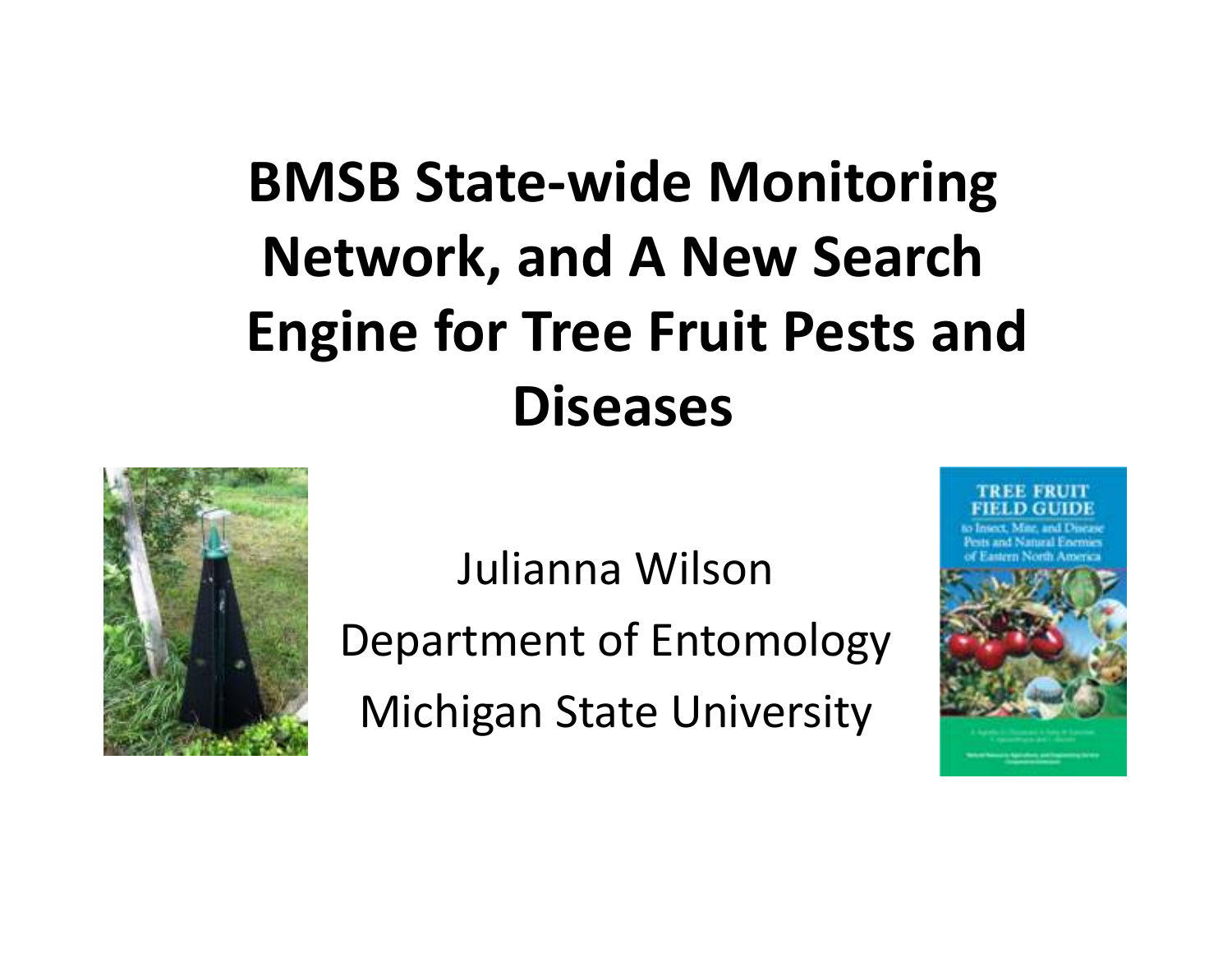## BMSB Project Acknowledgements

- Funding from Project GREEEN, MAC
- BMSB monitoring team:
	- Mike Haas, Peter McGhee, Brad Baughman, Bob Tritten, Lina Rodriguez Salamanca, Emily Pochubay, Karen Powers, Ben Phillips, Amy Irish-Brown, Mark Longstroth, Carlos Garcia-Salazar, Mark Whalon, Ben Werling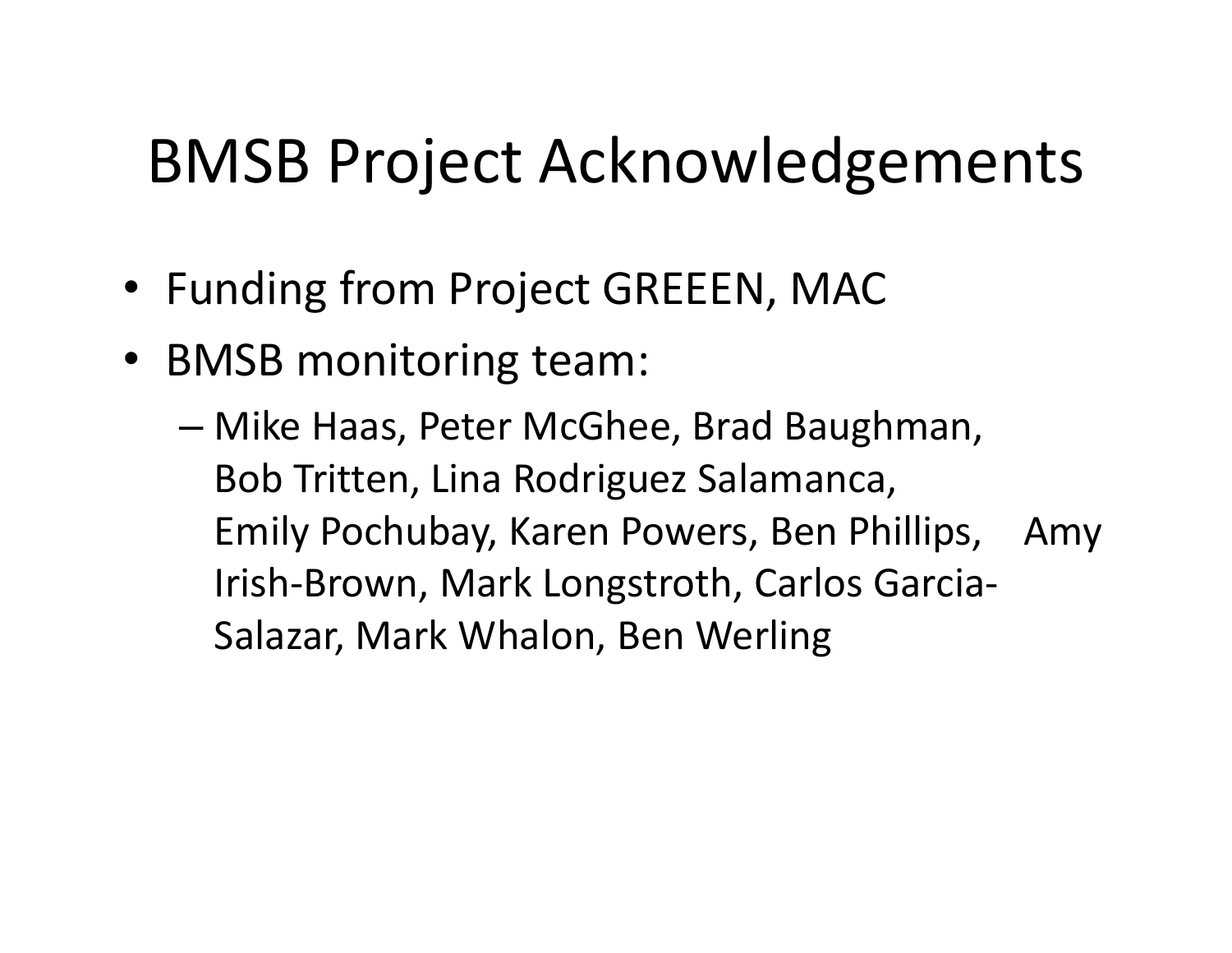## History and key characteristics



- First detected in PA in 1996.
- Has become a major pest in mid-Atlantic tree fruit since 2006.
- First detected in MI in 2011.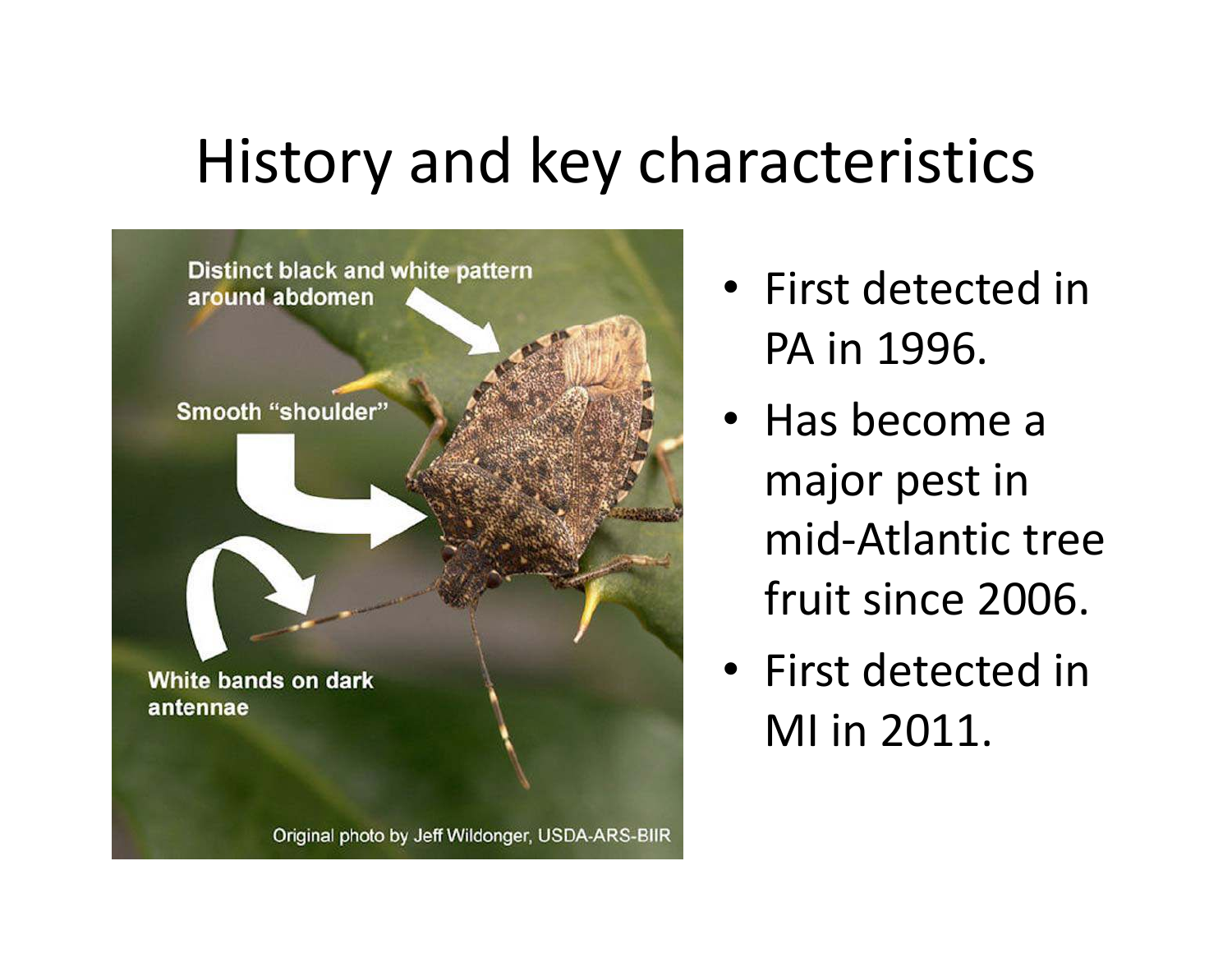## Lifecycle & Habits



- Adults are 1/2 by 5/8 inch.
- Five instars, nymphs and adults cause damage.
- 1-2 generations in Michigan.
- • Overwinter as adults in manmade structures or under the bark of dying trees.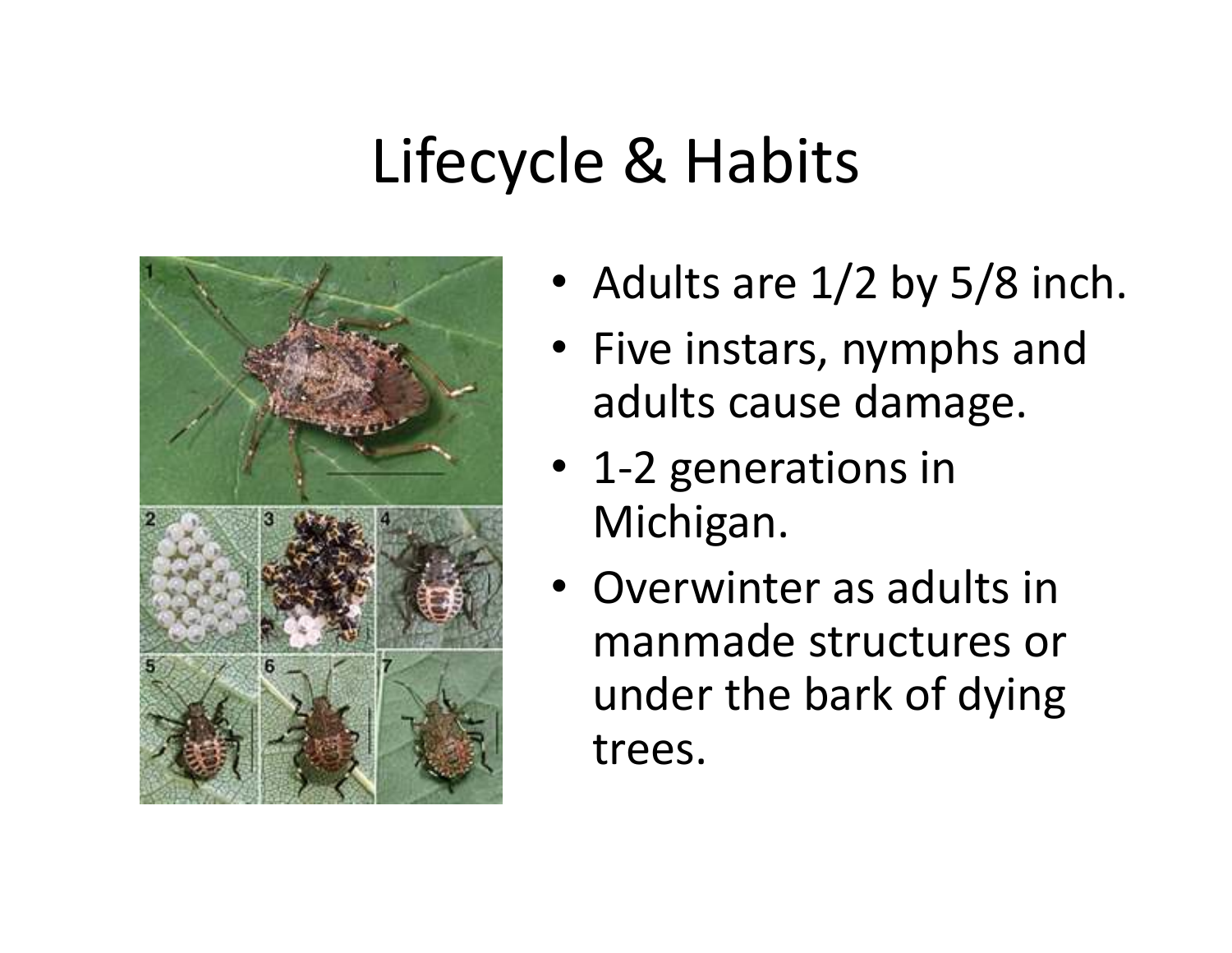# Alternate and preferred hosts

- Too numerous to list.
- Many exotic plants, wild, ornamental, and crop.
	- Especially Tree-of-heaven and English holly.
- Can complete entire lifecycle on peaches.
- Move into apples later in the season.

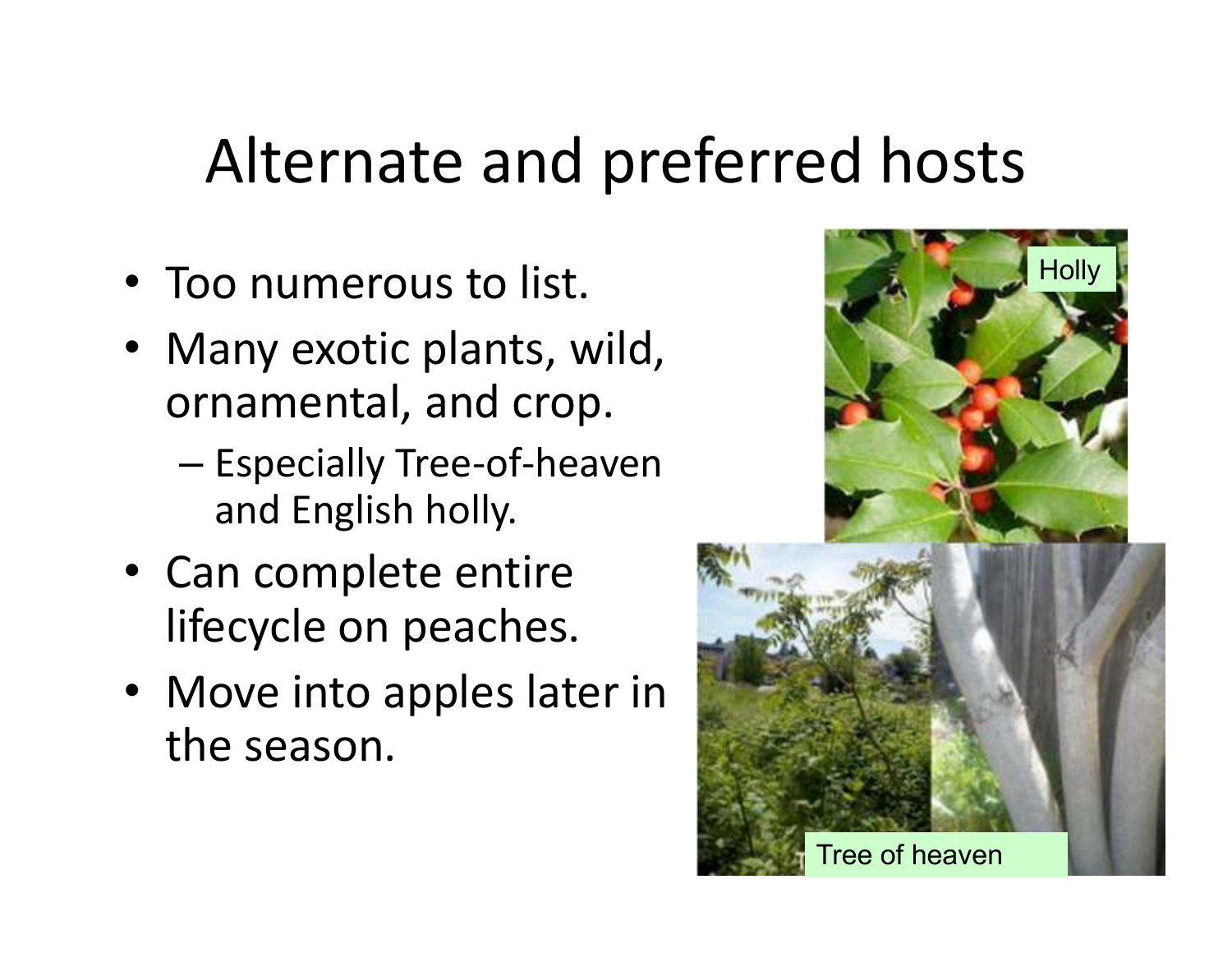## Examples of BMSB fruit damage

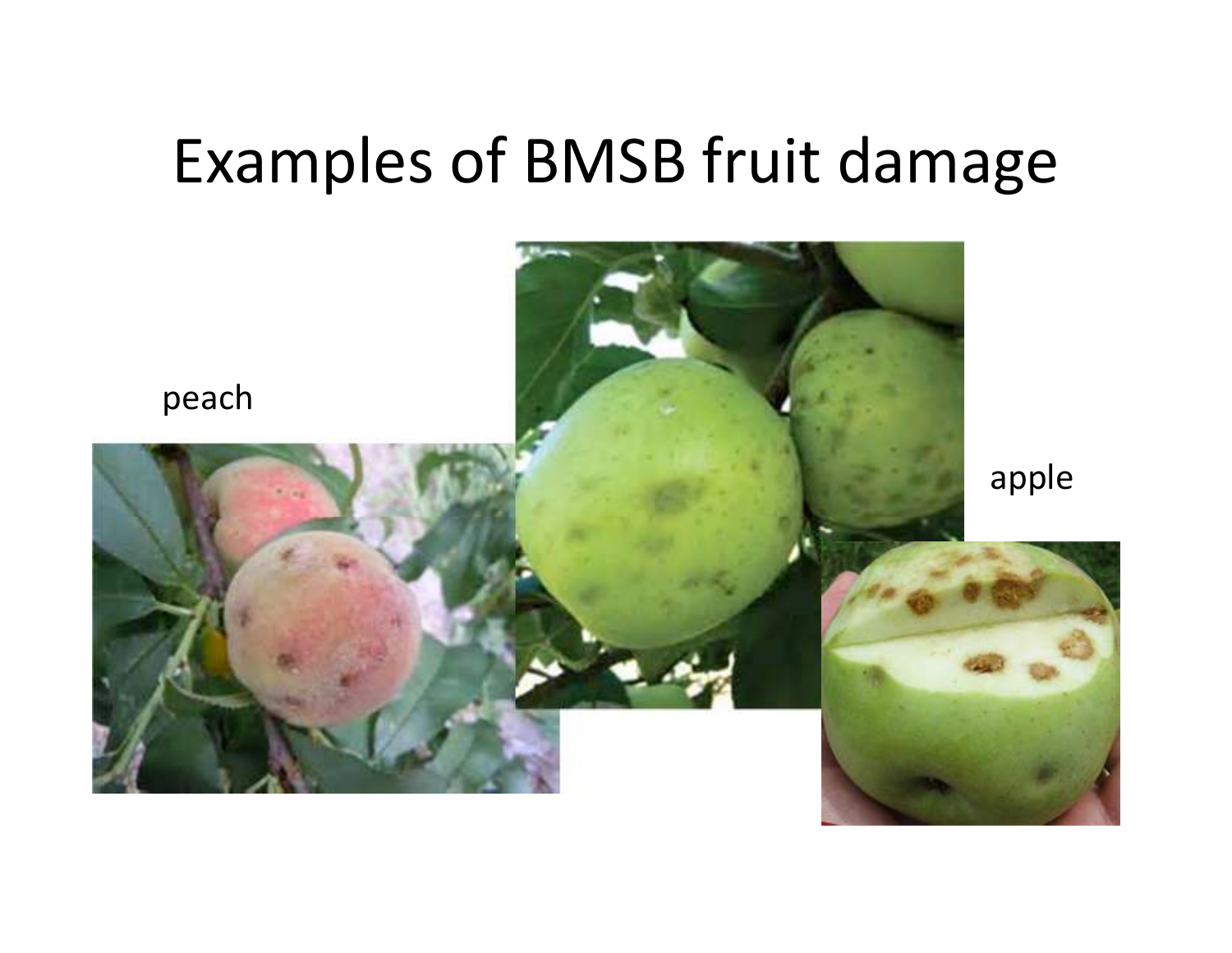## Monitoring in 2014

Tree fruits

**Holly** 

- • Monitored >80 sites (up from 50 in 2013)
- •Sweep net, limb-jarring
- • Pyramid or Rescue traps baited with pheromone
- Visual at suspect locations

Tree of heaven





Corn and soybean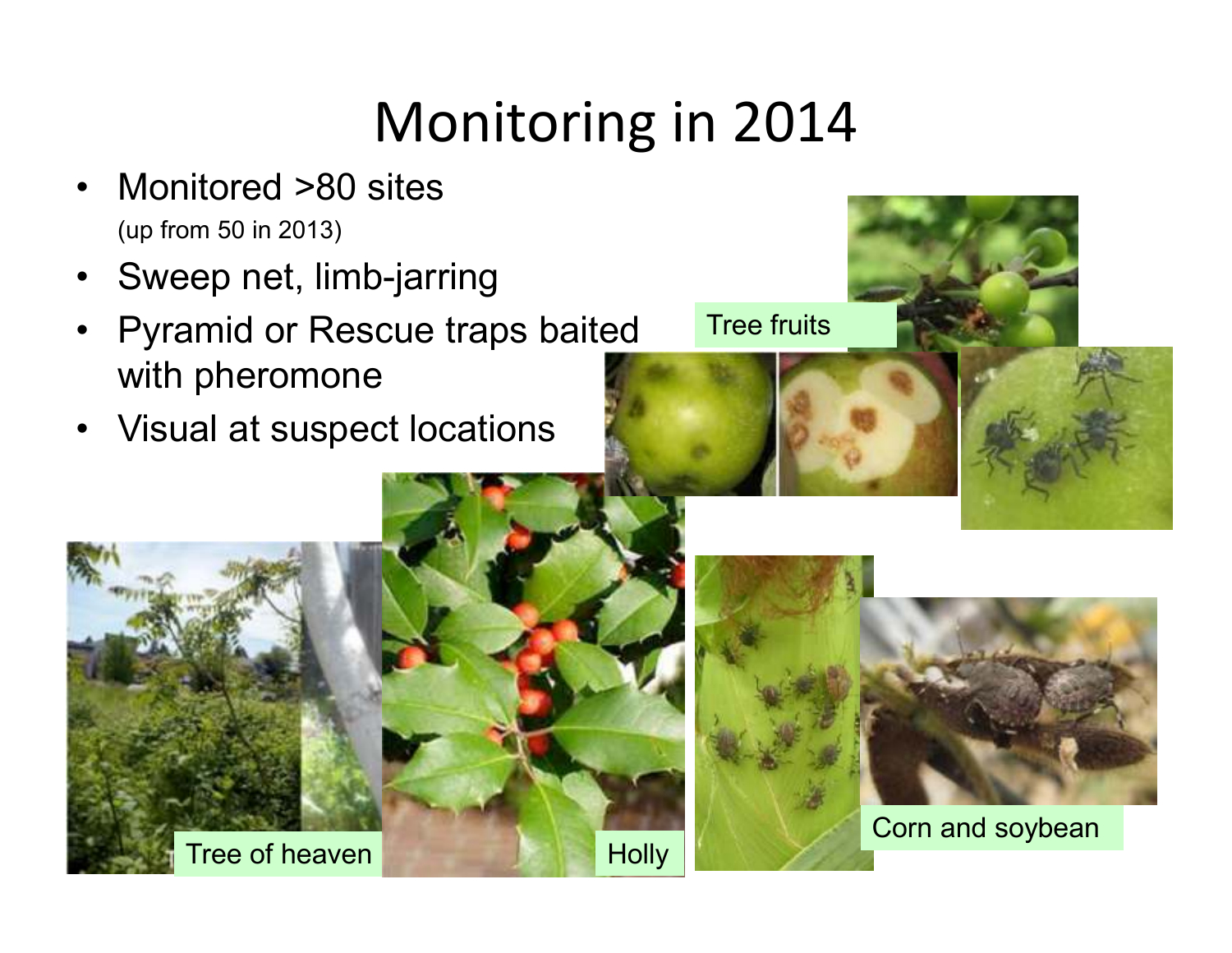### *BMSB Detections - <sup>2014</sup>*

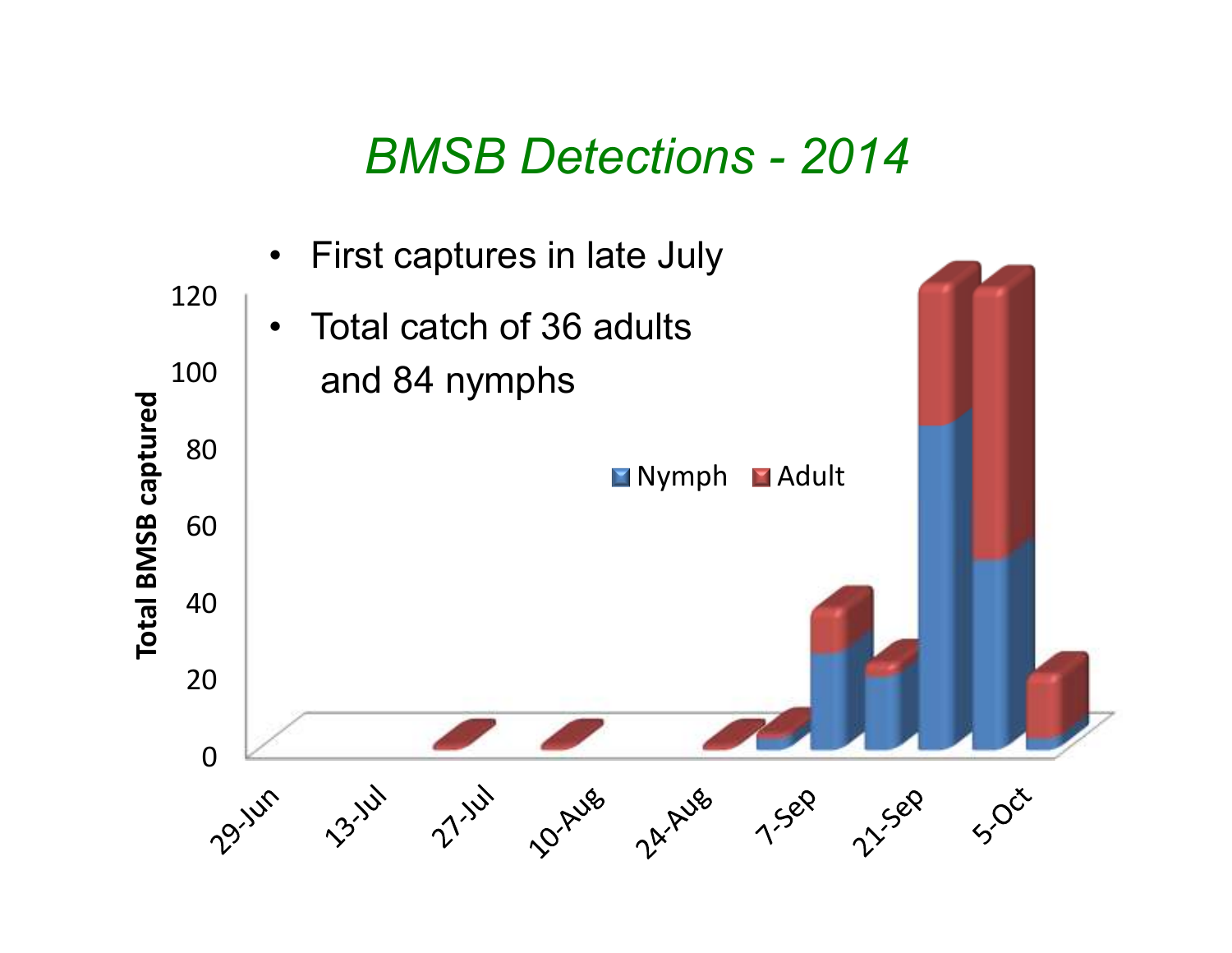### *Lure-baited pyramid traps most effective*

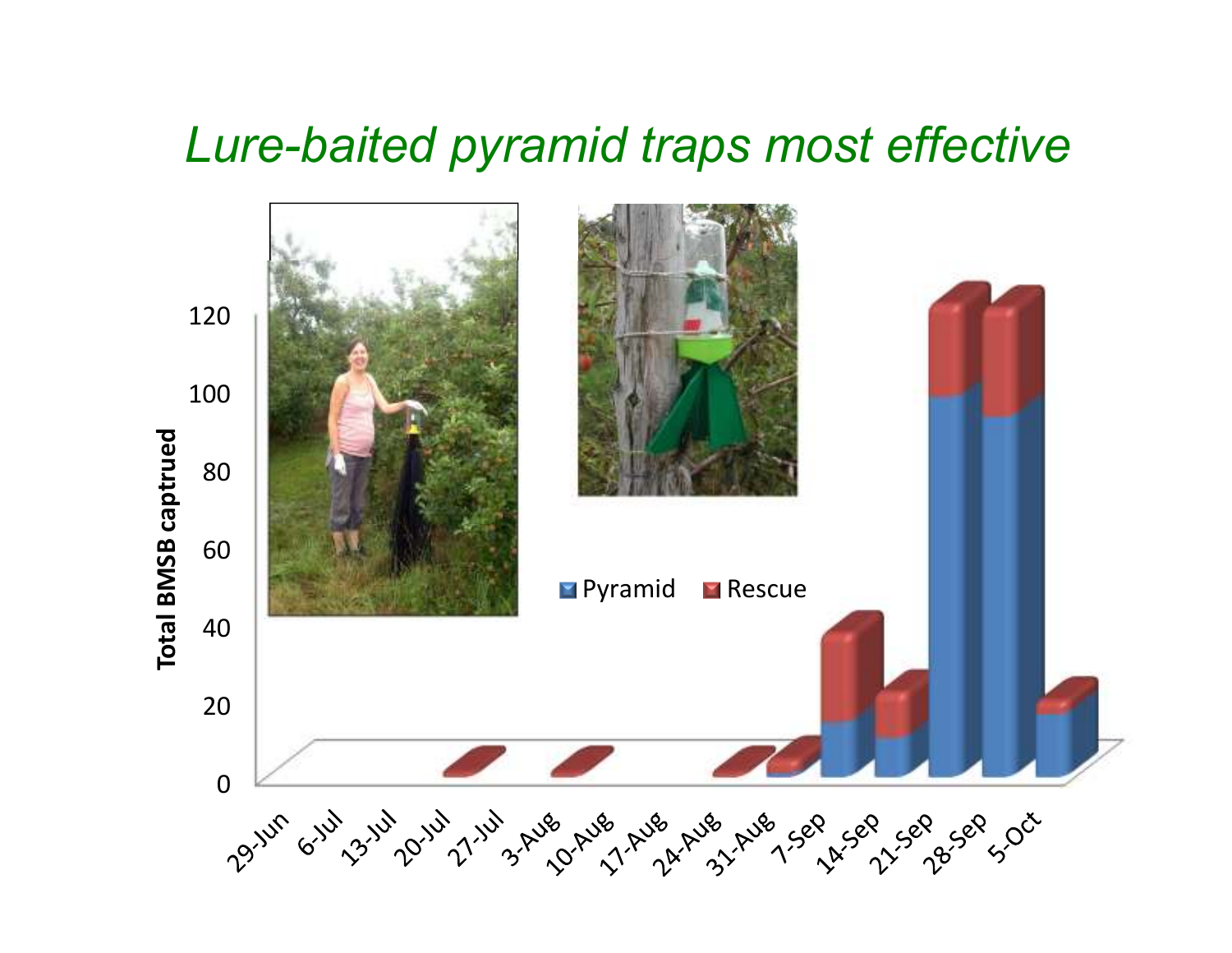- First captures in mid July.
- No detections in apple orchards
- "Hot spots" remain in Berrien and<br>Leakers counties: muissasse reports Ingham counties; nuisance reports in Berrien, Cass, Kent, Ingham, Livingston, and Wayne Co.
- Suspected BMSB injury in peach in Ottawa and Berrien Co.



• **Numerous findings of OW individuals in structures**

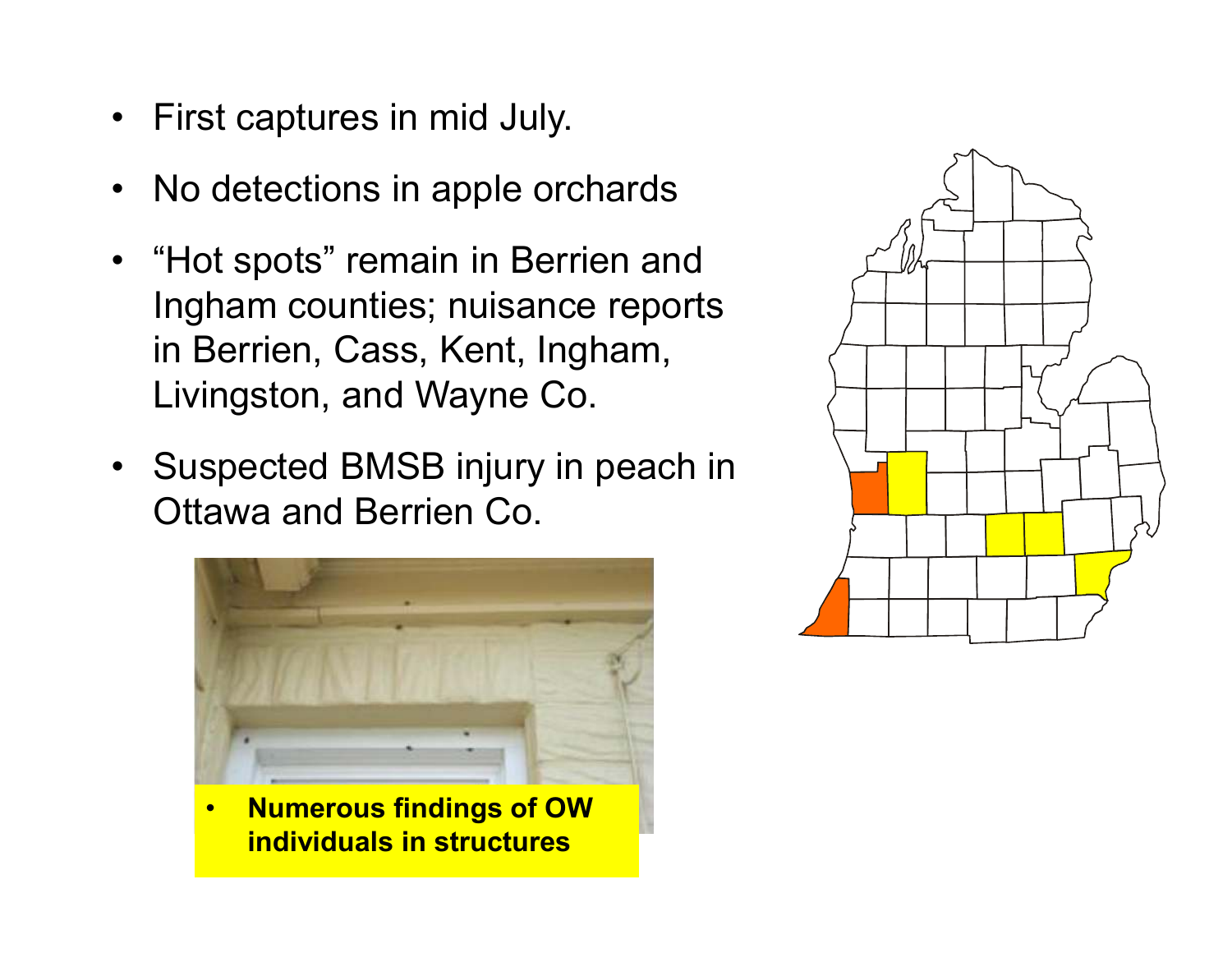

## *The Good News*

- $\bullet$  No detections in apple orchards.
- • Fewer captures in 2014 than in 2013.
- • Not captured in traps in majority of counties in 2014.

Monitored for BMSB, but none found as of 2014

- ${\bf Z}$ BMSB found previously, but none in 2014
- BMSB detected at low levels in 2014
- Nuisance reports in 2014
- Nuisance reports & fruit damage in 2014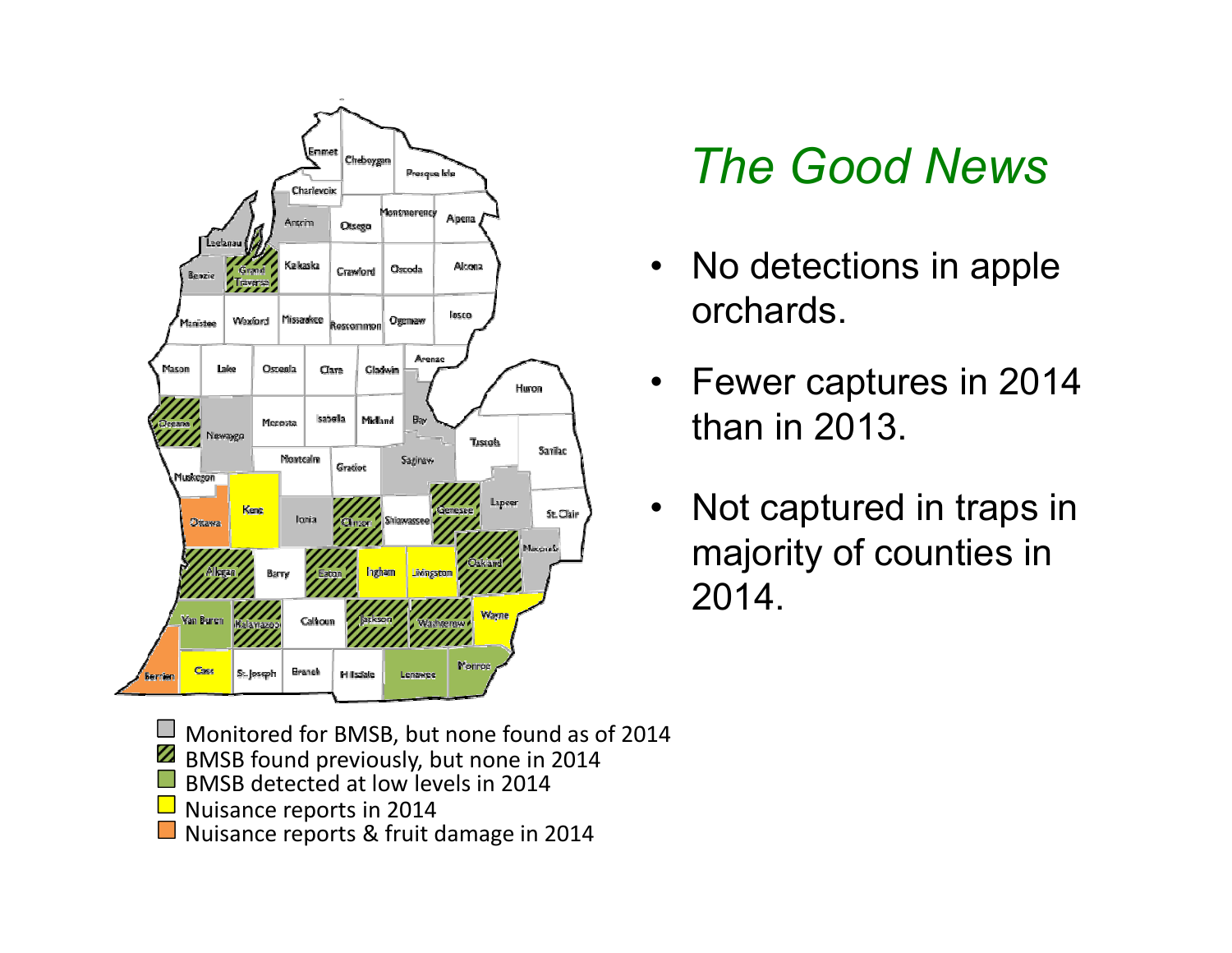## *Take-home message on BMSB*

- The primary concern for the apple industry are the variations in Parties County. building populations in Berrien County
- $\bullet$ An effective trap and lure is available
- $\bullet$ MSU will continue monitoring for BMSB
- $\bullet$  Information is being provided in a timely manner (special section in Management Guide)

### Michigan brown marmorated stink bug report for September 12, 2014

More nymph and adult brown marmorated stink bugs were caught during the week of Sept. 5-11, 2014, at seven sites in Berrien, Lenawee and Ingham counties. Homeowners in Berrien County are starting to report them in greater number.

Posted on September 15, 2014 by Julianna Wilson, and Larry Gut, Michigan State University Extension, Department of Entomology

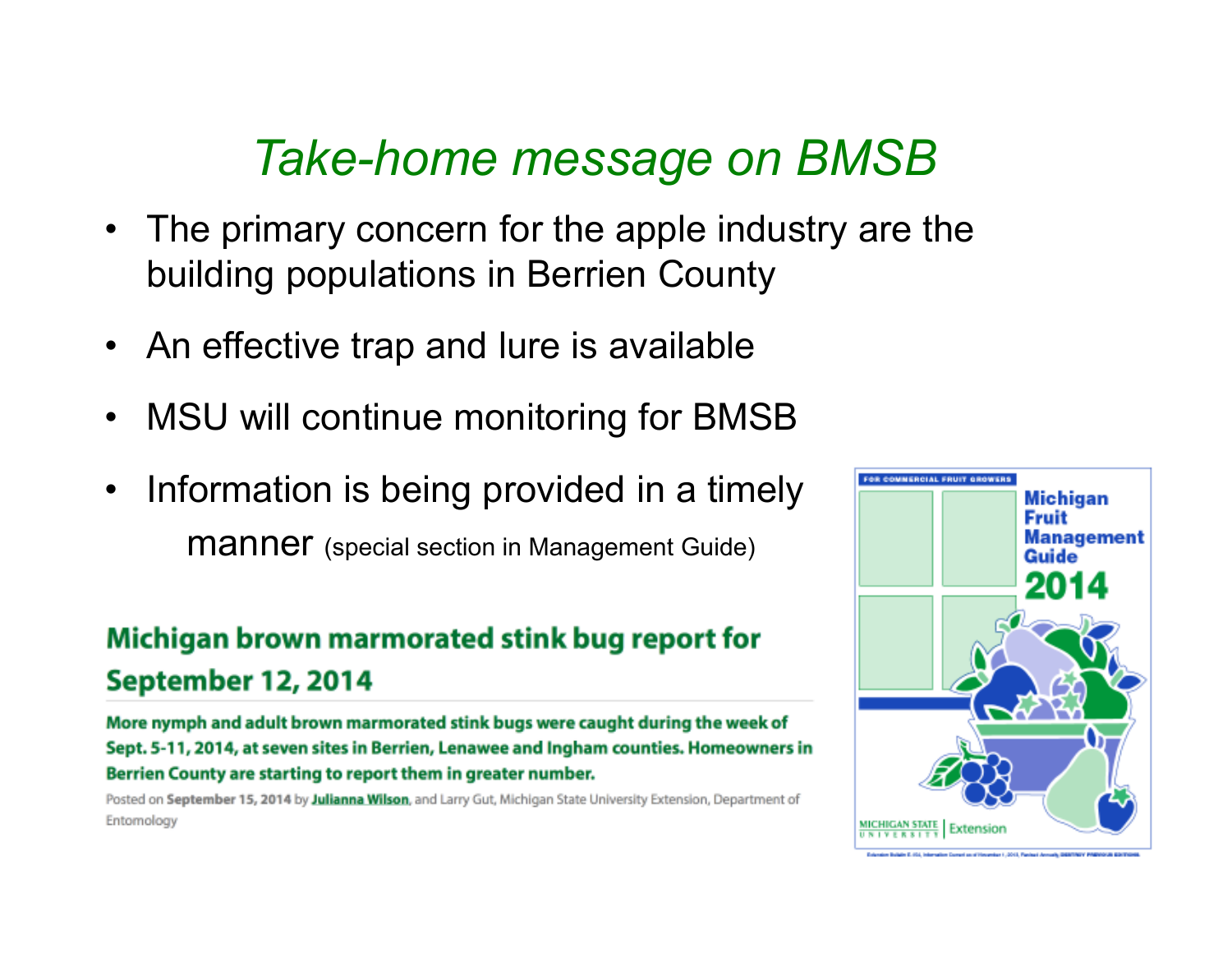## Search Engine Project Acknowledgements

- Funded by Project GREEEN and Great Lakes Fruit Workers via NC-IPM Center
- Original authors:
	- Art Agnello, Gerard Chouinard, A. Firlej, William Turechek, F. Vanoosthuyse, Charles Nincent
- Conversion of content for search engine:
	- Julianna Wilson, Joy Landis, Mallory Fournier